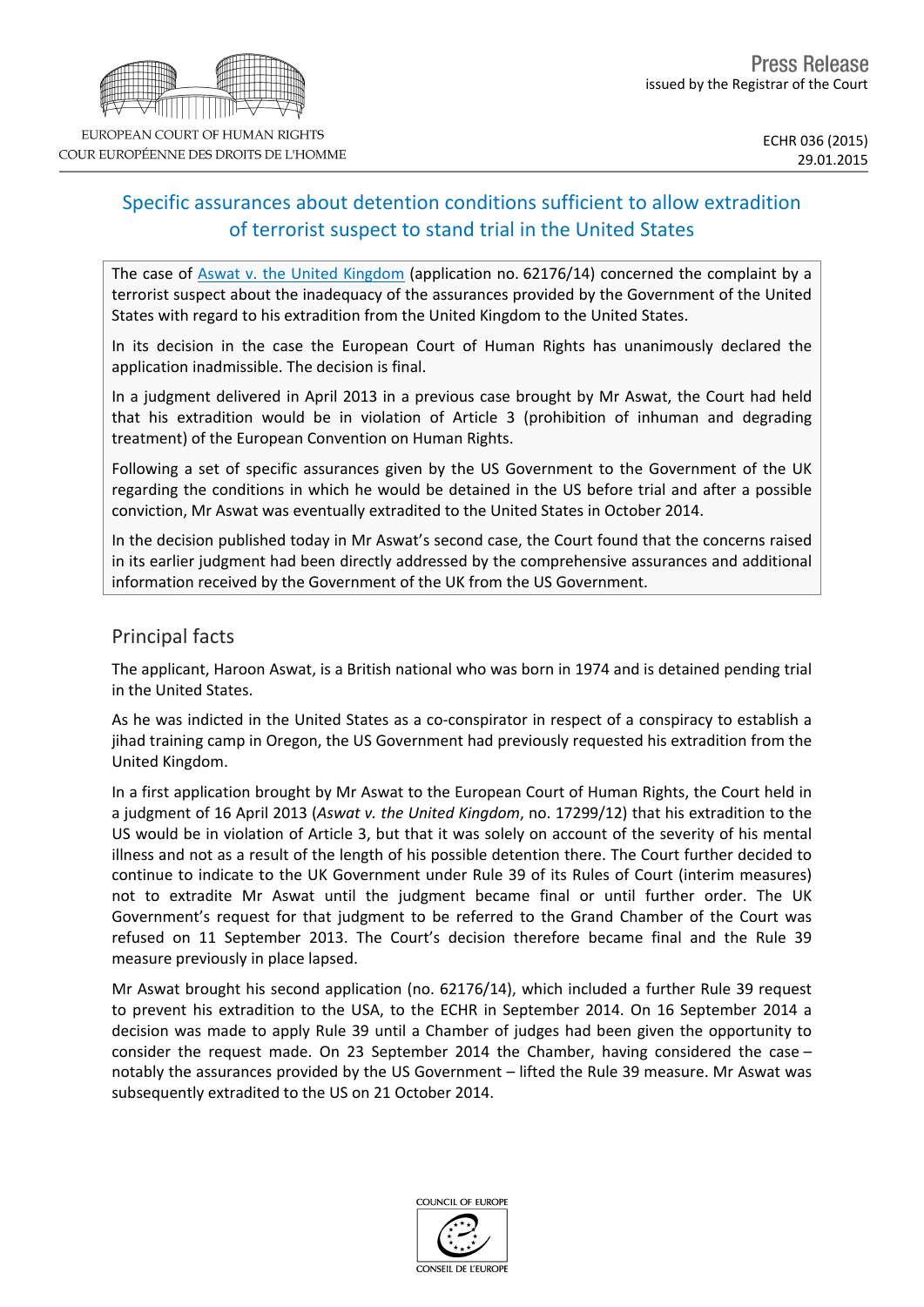## Complaints, procedure and composition of the Court

When lodging his application in September 2014, Mr Aswat complained that the assurances provided by the US Government did not respond to the risks identified by the European Court of Human Rights in its judgment of April 2013 and that his extradition would be in breach of Article 3 of the Convention (prohibition of inhuman and degrading treatment).

The decision was given by a Chamber of seven, composed as follows:

Guido **Raimondi** (Italy), *President*, Päivi **Hirvelä** (Finland), George **Nicolaou** (Cyprus), Ledi **Bianku** (Albania), Zdravka **Kalaydjieva** (Bulgaria), Paul **Mahoney** (the United Kingdom), Krzysztof **Wojtyczek** (Poland)*, Judges*,

and also Françoise **Elens-Passos**, *Section Registrar.*

## Decision of the Court

The Court recalled that, subsequent to its judgment of 16 April 2013, the United Kingdom Government had sought additional information and assurances from the United States' Government and fresh domestic decisions by the High Court were subsequently made.

In considering the adequacy of those assurances, the Court found, in particular, that the concerns regarding likely detention conditions and the availability of appropriate medical treatment raised in its earlier judgment had been directly addressed. The national courts and authorities had clearly and judiciously considered the severity of Mr Aswat's mental health problems, in addition to the availability of relevant and sufficient accommodation and treatment starting from the pre-trial period and continuing to the period after his possible conviction.

In considering Mr Aswat's specific complaints, the Court found that the assurances given by the United States government ensured that Mr Aswat would be given treatment appropriate to his mental health needs. The Court found that there was no persuasive evidence before it to suggest that he would not receive adequate treatment in the United States to control his mental illness, or that he would be detained in circumstances which would place him at risk of a mental health relapse so as to render his extradition in breach of Article 3.

In light of the specific assurances and additional information received from the United States' government, and the careful examination of the case by the High Court in the United Kingdom, the Court found that it could not be said that there was a real risk that Mr Aswat would be subjected to treatment contrary to Article 3 if extradited.

The Court therefore considered his complaint to be manifestly ill-founded pursuant to Article 35 of the Convention and declared the application inadmissible.

#### *The decision is available only in English.*

This press release is a document produced by the Registry. It does not bind the Court. Decisions, judgments and further information about the Court can be found on [www.echr.coe.int](http://www.echr.coe.int/). To receive the Court's press releases, please subscribe here: [www.echr.coe.int/RSS/en](http://www.echr.coe.int/RSS/en) or follow us on Twitter [@ECHRpress.](https://twitter.com/ECHR_Press)

**Press contacts**